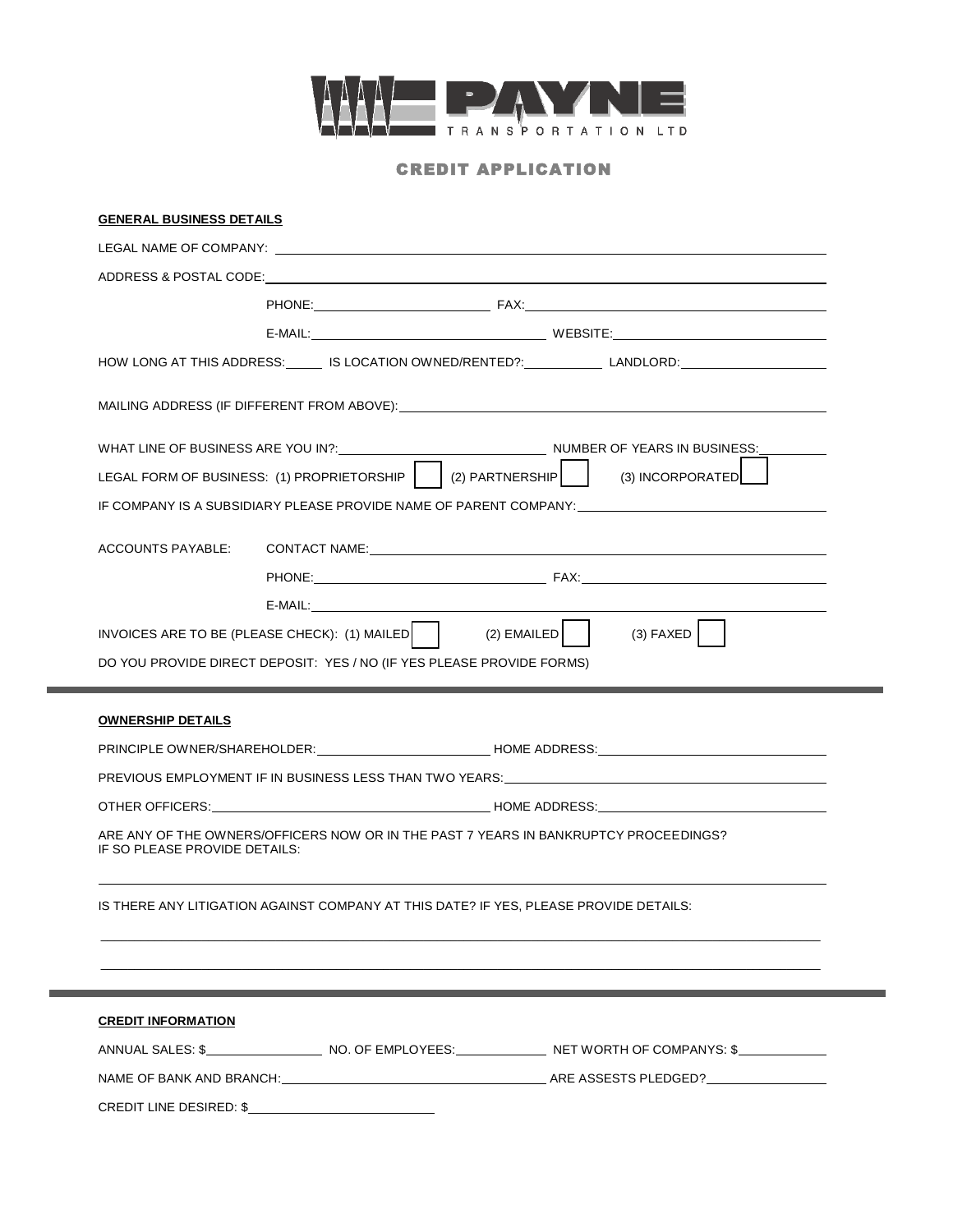#### **MAJOR TRADE REFERENCES**

|  | HOW LONG DEALT WITH: <u>________________</u>                                                                    |
|--|-----------------------------------------------------------------------------------------------------------------|
|  |                                                                                                                 |
|  | HOW LONG DEALT WITH: NOW LONGER TO THE STATE OF THE STATE OF THE STATE OF THE STATE OF THE STATE OF THE STATE O |
|  | PHONE: FAX: FAX:                                                                                                |
|  | HOW LONG DEALT WITH: <u>________________</u>                                                                    |

## **CREDIT TERMS AND AGREEMENTS**

This is an Application and Agreement for credit and shall apply to any and all credit extended by **PAYNE TRANSPORTATION LTD**. The credit applicant understands and agrees to the following terms and conditions of sale:

- 1. Terms of sale are net 30 days.
	- \*AGENTS OR REPRESENTATIVES OF **PAYNE TRANSPORTATION LTD** ARE NOT AUTHORIZED TO CHANGE OR ADJUST CREDIT TERMS WITHOUT WRITTEN AUTHORIZATION OF THE CREDIT MANAGER.
	- 1. a) Interest will be charged at the rate of 2% per month (24% per annum) on overdue accounts commencing on the 1<sup>st</sup> day that the applicants account is overdue.
- 2. All claims against invoices must be made within 30 days after receipt of service. Any dispute by the applicant shall be reported in writing to the Credit Manager of *PAYNE TRANSPORTATION LTD Services* within -30 days of the date that the labor was performed and/or the material was supplied, and the details of the dispute. If the applicant does not issue a written dispute within the said -30 days, not withstanding that the dispute is not resolved, the applicant shall pay to **PAYNE TRANSPORTATION LTD** all amounts due and owing, without any set-off pending resolution of the dispute. The payment made by the applicant shall not affect the applicant's dispute.
- 3. Copies of lost or misplaced invoices provided to the applicant may be subject to a \$20.00 charge.
- 4. NSF cheques will be subject to a \$25.00 charge.
- 5. Failure to comply with these Terms and Conditions may result in cancellation of credit privileges without notice. In the event of any default, **PAYNE TRANSPORTATION LTD** may:
- (a) close the account and/or
- (b) accelerate payment of the full balance
- 6. Applicant agrees to bear all costs incurred in collecting any unpaid amounts including but not limited to collection suit fees, legal fees and court costs.
- 7. The information given in this Application and Agreement is warranted to be true and correct and given for the purpose of obtaining credit.
- 8. The applicant consents to the obtaining of credit and/or personal information as may be required in connection with the credit line hereby applied for or any renewal or extension thereof and to the disclosure of any trade information concerning the applicant to any credit reporting agency or to any person with whom the applicant has or proposes to have financial relations.
- 9. Upon determination that customer's creditworthiness has changed adversely or does not satisfy current credit standards, **PAYNE TRANSPORTATION LTD** may close or lower the credit limit of the account.
- 10. In the event of any dishonorment, I authorize you to place the full amount owing on visa #
- 11. The applicant or applicants hereby agree that where there is more than one party to this agreement they shall be jointly and severally liable in the event of default hereunder.
- 12. The Owner is obligated to notify *PAYNE TRANSPORTATION LTD* in writing of any changes in ownership.
- 13. The applicant grants to *PAYNE TRANSPORTATION LTD* a security interest in all personal property stored or left in *PAYNE TRANSPORTATION LTD* possession until such time that all amounts owing by the applicant to *PAYNE TRANSPORTATION LTD* are paid.

Date **Title Contract Authorized Officer / Owner** Title Title

### **ONCE COMPLETED EMAIL RECEIVABLES@GOPAYNE.COM OR FAX (204) 697-0596**